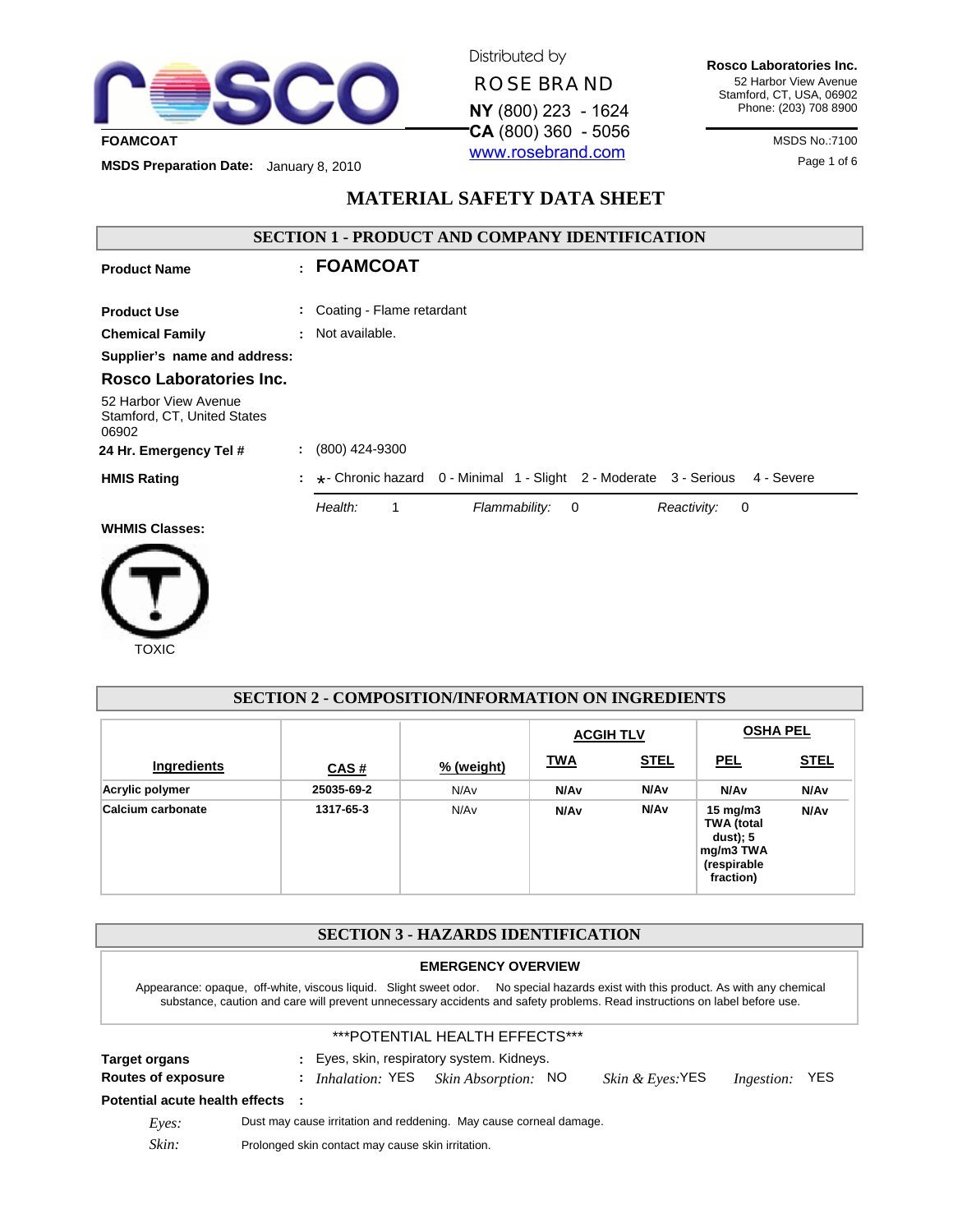

**FOAMCOAT** MSDS No.:7100

Page 2 of 6 **MSDS Preparation Date:** January 8, 2010

| Inhalation:                                   | Respiratory irritation (from vapors or mists) is possible. Possible irritation from dusts. Vapor or mist in excess of<br>permissible concentrations (for example, as generated by spraying or heating the material) or due to poorly ventilated<br>or confined spaces, may cause irritation of the nose and throat, headache, nausea and drowsiness. In case of<br>inadequate ventilation wear respiratory protection. |  |  |  |
|-----------------------------------------------|------------------------------------------------------------------------------------------------------------------------------------------------------------------------------------------------------------------------------------------------------------------------------------------------------------------------------------------------------------------------------------------------------------------------|--|--|--|
| <i>Ingestion:</i>                             | Gastrointestinal discomfort may occur if ingested. May cause central nervous system depression. Other adverse<br>effects: Abdominal pain, Dizziness.                                                                                                                                                                                                                                                                   |  |  |  |
| <b>Potential chronic health effects</b>       |                                                                                                                                                                                                                                                                                                                                                                                                                        |  |  |  |
|                                               | . Ingestion: Can cause kidney damage.                                                                                                                                                                                                                                                                                                                                                                                  |  |  |  |
| Medical conditions aggravated by overexposure |                                                                                                                                                                                                                                                                                                                                                                                                                        |  |  |  |
|                                               | : Pre-existing skin and respiratory disorders.                                                                                                                                                                                                                                                                                                                                                                         |  |  |  |
| <b>Additional health hazards</b>              | : None reported by the manufacturer.                                                                                                                                                                                                                                                                                                                                                                                   |  |  |  |
| <b>Potential environmental effects</b>        |                                                                                                                                                                                                                                                                                                                                                                                                                        |  |  |  |
|                                               | : None reported by the manufacturer.                                                                                                                                                                                                                                                                                                                                                                                   |  |  |  |
| <b>SECTION 4 - FIRST AID MEASURES</b>         |                                                                                                                                                                                                                                                                                                                                                                                                                        |  |  |  |

| <b>Inhalation</b><br><b>Skin contact</b> | : Move to fresh air. If irritation persists, seek prompt medical attention.<br>: Remove and wash contaminated clothing before re-use. Wash affected areas with soap and<br>water. |
|------------------------------------------|-----------------------------------------------------------------------------------------------------------------------------------------------------------------------------------|
| Eye contact                              | : Rinse immediately with plenty of water for at least 15 minutes. If irritation persists, seek<br>prompt medical attention.                                                       |
| Ingestion                                | : Do not induce vomiting without medical advice. Call a physician immediately. Clean mouth<br>with water and drink afterwards plenty of water.                                    |
| <b>Notes For Physician</b>               | : Low degree of toxicity.                                                                                                                                                         |

### **SECTION 5 - FIRE FIGHTING MEASURES**

| Fire hazards/conditions of flammability                                |                                               |                                                                                                                                                             |                  |  |  |
|------------------------------------------------------------------------|-----------------------------------------------|-------------------------------------------------------------------------------------------------------------------------------------------------------------|------------------|--|--|
|                                                                        | water content.                                | : Not flammable under normal conditions of handling. This product will not burn, due to its                                                                 |                  |  |  |
| Flammability classification (OSHA 29 CFR 1910.1200)                    |                                               |                                                                                                                                                             |                  |  |  |
|                                                                        | : Not flammable.                              |                                                                                                                                                             |                  |  |  |
| <b>Flash point</b>                                                     | : Not applicable.                             |                                                                                                                                                             |                  |  |  |
| <b>Flash point Method</b>                                              | : Not applicable.                             | <b>Auto-ignition temperature</b>                                                                                                                            | : Not available. |  |  |
| Lower flammable limit (% by vol.)<br>Upper flammable limit (% by vol.) |                                               |                                                                                                                                                             |                  |  |  |
|                                                                        | : Not applicable.                             |                                                                                                                                                             | Not applicable.  |  |  |
| Suitable extinguishing media                                           |                                               |                                                                                                                                                             |                  |  |  |
|                                                                        |                                               | Does not sustain combustion. Use media suitable to the surrounding fire such as water fog<br>or fine spray, alcohol foams, carbon dioxide and dry chemical. |                  |  |  |
| Explosion data: Sensitivity to mechanical impact / static discharge    |                                               |                                                                                                                                                             |                  |  |  |
|                                                                        |                                               | : Not expected to be sensitive to mechanical impact or static discharge.                                                                                    |                  |  |  |
| Special fire-fighting procedures/equipment                             |                                               |                                                                                                                                                             |                  |  |  |
|                                                                        | : None reported by the manufacturer.          |                                                                                                                                                             |                  |  |  |
| <b>Hazardous combustion products</b>                                   |                                               |                                                                                                                                                             |                  |  |  |
|                                                                        | Oxides of carbon.                             |                                                                                                                                                             |                  |  |  |
| <b>Oxidizing properties</b>                                            | : None known or reported by the manufacturer. |                                                                                                                                                             |                  |  |  |

# **SECTION 6 - ACCIDENTAL RELEASE MEASURES**

| <b>Personal precautions</b>      | : Caution! Spilled material may be slippery. Use care to avoid falling. Wear suitable<br>protective clothing (see Section 8).                                                                                                                                                                                                                          |
|----------------------------------|--------------------------------------------------------------------------------------------------------------------------------------------------------------------------------------------------------------------------------------------------------------------------------------------------------------------------------------------------------|
| <b>Environmental precautions</b> | : Ensure spilled product does not enter drains, sewers, waterways, or confined spaces. If<br>necessary, dike well ahead of the spill to prevent runoff into drains, sewers, or any natural<br>waterway or drinking supply.                                                                                                                             |
| Spill response/cleanup           | : Contain and absorb spilled liquid with non-combustible, inert absorbent material (e.g. sand),<br>then place absorbent material into a container for later disposal (see Section 13). Water<br>spray: Dilute with water. Flush any residue in the spill area with water. Dispose of rinse<br>water in accordance with local and national regulations. |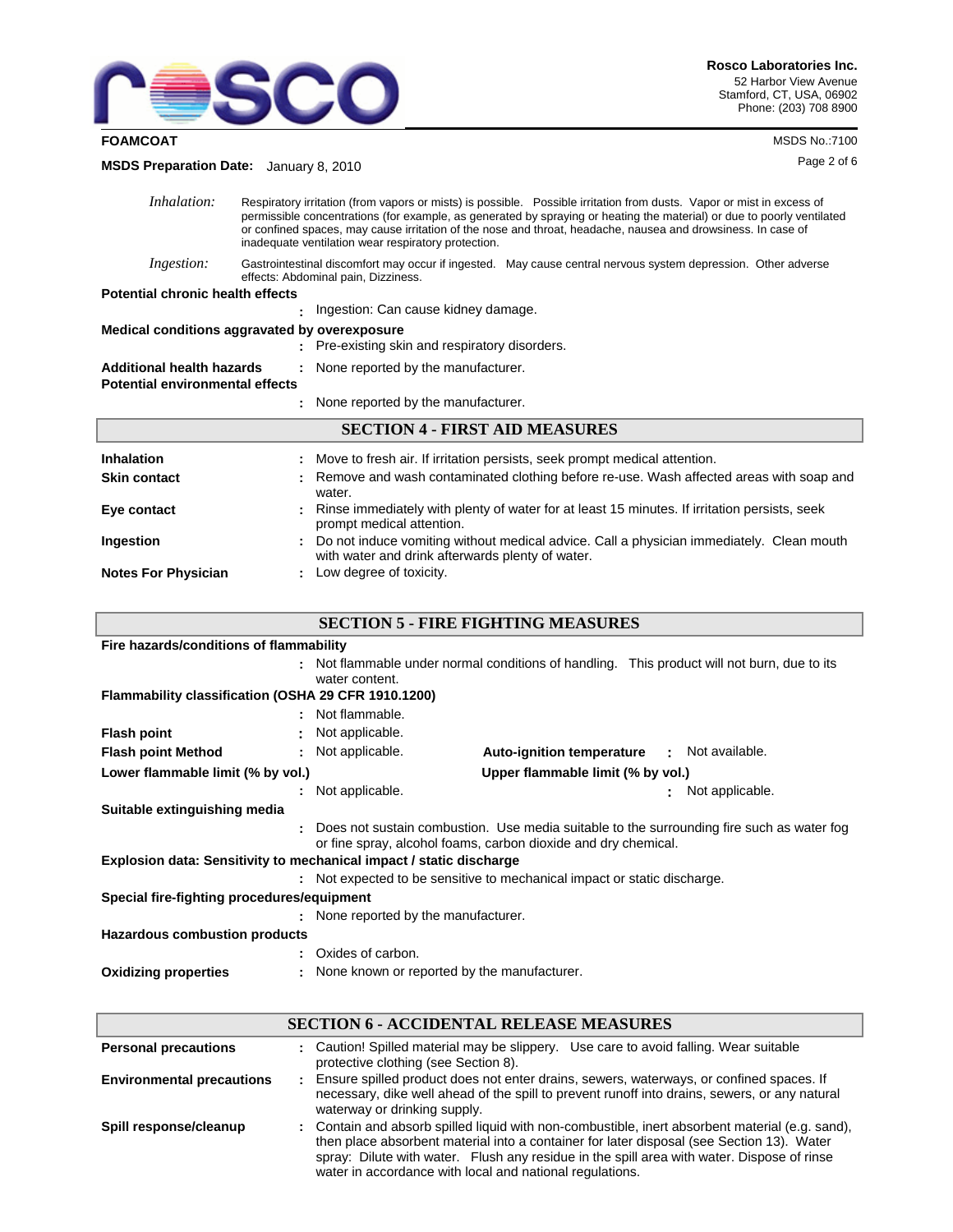

#### **FOAMCOAT** MSDS No.:7100

Page 3 of 6 **MSDS Preparation Date:** January 8, 2010

**Containment :** Transfer liquid to containers for recovery or disposal. Dispose of in accordance with local regulations.

| <b>SECTION 7 - HANDLING AND STORAGE</b> |  |                                                                                                                                                                                     |  |
|-----------------------------------------|--|-------------------------------------------------------------------------------------------------------------------------------------------------------------------------------------|--|
| Safe Handling procedures                |  | : Use and store in a cool, dry, well-ventilated area. Avoid breathing vapors. Avoid contact<br>with eyes, skin and clothing. Do not ingest. Keep containers closed when not in use. |  |
| <b>Storage requirements</b>             |  | : Store in a cool, dry, well-ventilated area. Inspect periodically for damage or leaks. Do not<br>freeze.                                                                           |  |
| Incompatible materials                  |  | : Strong oxidizing agents                                                                                                                                                           |  |
| Special packaging materials             |  |                                                                                                                                                                                     |  |
|                                         |  | Liquid-proof glass, plastic or non-corrodible metal containers are recommended.                                                                                                     |  |

**SECTION 8 - EXPOSURE CONTROLS AND PERSONAL PROTECTION**

**Ventilation and engineering measures**

|                                |   | Local exhaust is preferable. Use with adequate ventilation. Provide adequate cross air<br>circulation. Ensure fresh air during application and drying (for example, by opening all<br>windows and doors or using mechanical ventilation). |
|--------------------------------|---|-------------------------------------------------------------------------------------------------------------------------------------------------------------------------------------------------------------------------------------------|
| <b>Respiratory protection</b>  |   | : None required under normal conditions.                                                                                                                                                                                                  |
| <b>Skin protection</b>         |   | : Gloves impervious to the material are recommended.                                                                                                                                                                                      |
| Eye / face protection          |   | : Use safety goggles. If splashing is anticipated, splash goggles and a face shield are<br>recommended.                                                                                                                                   |
| Other protective equipment     |   |                                                                                                                                                                                                                                           |
|                                | ÷ | Emergency showers and eyewash facilities should be nearby.                                                                                                                                                                                |
| General hygiene considerations |   |                                                                                                                                                                                                                                           |
|                                |   | Upon completion of work, wash hands before eating, drinking, smoking or use of toilet<br>facilities.                                                                                                                                      |

| <b>SECTION 9 - PHYSICAL AND CHEMICAL PROPERTIES</b>         |                     |                                           |                               |  |
|-------------------------------------------------------------|---------------------|-------------------------------------------|-------------------------------|--|
| <b>Physical state</b>                                       | $:$ Liquid.         | Appearance                                | : Opaque, viscous.            |  |
| Odor                                                        | Slight sweet odor.  | <b>Odor threshold</b>                     | : Not available.              |  |
| рH                                                          | : Not available.    |                                           |                               |  |
| <b>Boiling point</b>                                        | : $99 - 100 °C$     | <b>Specific gravity</b>                   | : 1.41                        |  |
| <b>Melting/Freezing point</b>                               | : $-4 - 0^{\circ}C$ | Coefficient of water/oil distribution     |                               |  |
|                                                             |                     |                                           | : Not available.              |  |
| Vapor pressure (mmHq $@$ 20 $^{\circ}$ C / 68 $^{\circ}$ F) |                     | Solubility in water                       | : Appreciable. (10.0 - 99.9%) |  |
|                                                             | : Not available.    |                                           |                               |  |
| Vapor density $(Air = 1)$                                   | : Not available.    | Evaporation rate (n-Butyl acetate $= 1$ ) |                               |  |
|                                                             |                     |                                           | : Not available.              |  |
| Volatile organic Compounds (VOC's) (lbs/gal;g/l)            |                     | Volatiles (% by weight)                   | : Not available.              |  |
|                                                             | $: 0.0$ lbs/gal     |                                           |                               |  |
| <b>Viscosity</b>                                            | : Not available.    |                                           |                               |  |
| <b>Special Remarks On Fire Hazards</b>                      |                     |                                           |                               |  |

Not flammable under normal conditions of use. **:**

**:** None reported by the manufacturer.

## **SECTION 10 - REACTIVITY AND STABILITY DATA**

| <b>Stability and reactivity</b>               |  | : Stable under normal conditions. |  |  |  |
|-----------------------------------------------|--|-----------------------------------|--|--|--|
| Hazardous polymerization                      |  | : Will not occur.                 |  |  |  |
| <b>Conditions to avoid</b>                    |  | : Not applicable.                 |  |  |  |
| <b>Materials To Avoid And Incompatibility</b> |  |                                   |  |  |  |
|                                               |  | : Oxidizing agents                |  |  |  |
| Hazardous decomposition products              |  |                                   |  |  |  |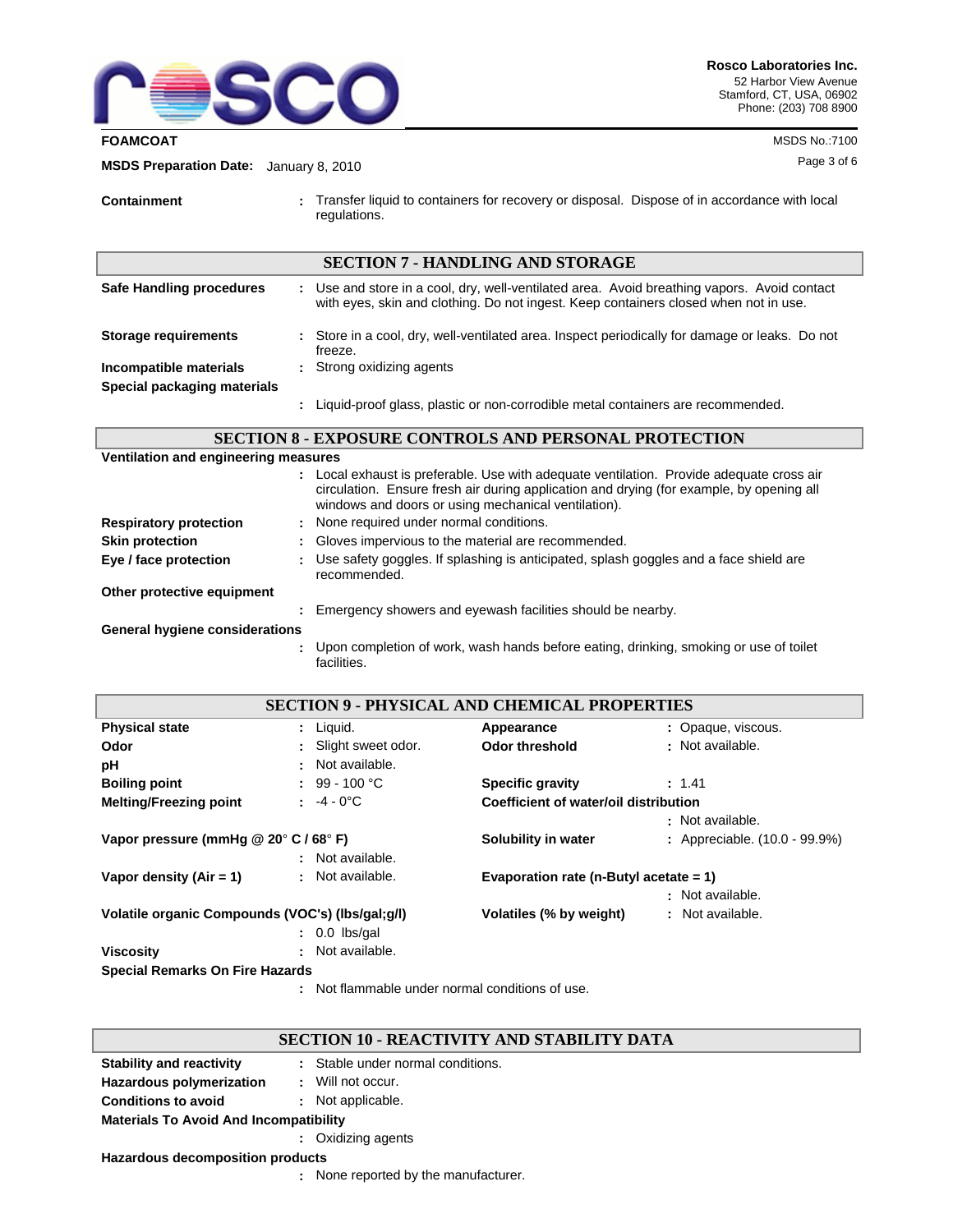

**Rosco Laboratories Inc.** 52 Harbor View Avenue Stamford, CT, USA, 06902 Phone: (203) 708 8900

Page 4 of 6 **MSDS Preparation Date:** January 8, 2010

| <b>SECTION 11 - TOXICOLOGICAL INFORMATION</b>                                                                                                                                                                                                   |                                                                                                                                                                                                                                                                                                                                                                                                                                            |                  |                  |  |
|-------------------------------------------------------------------------------------------------------------------------------------------------------------------------------------------------------------------------------------------------|--------------------------------------------------------------------------------------------------------------------------------------------------------------------------------------------------------------------------------------------------------------------------------------------------------------------------------------------------------------------------------------------------------------------------------------------|------------------|------------------|--|
|                                                                                                                                                                                                                                                 | $LC_{50}(4hr)$                                                                                                                                                                                                                                                                                                                                                                                                                             | $LD_{50}$        |                  |  |
| Ingredients                                                                                                                                                                                                                                     | <u>inh, rat</u>                                                                                                                                                                                                                                                                                                                                                                                                                            | oral             | dermal           |  |
| Acrylic polymer                                                                                                                                                                                                                                 | N/A <sub>v</sub>                                                                                                                                                                                                                                                                                                                                                                                                                           | N/Av             | N/Av             |  |
| Calcium carbonate                                                                                                                                                                                                                               | N/Av                                                                                                                                                                                                                                                                                                                                                                                                                                       | 6450 mg/kg (rat) | N/A <sub>v</sub> |  |
| <b>Toxicological data</b><br>Carcinogenic status<br><b>Reproductive effects</b><br><b>Teratogenicity</b><br><b>Mutagenicity</b><br><b>Reproductive Effects</b><br><b>Irritancy</b><br>Sensitization to material<br><b>Synergistic materials</b> | : Low order of toxicity for normal industrial handling.<br>No components are listed as carcinogens by ACGIH, IARC, OSHA or NTP.<br>Not expected to have other reproductive effects.<br>Not expected to be a teratogen.<br>Not expected to be mutagenic in humans.<br>: Not expected to have other reproductive effects.<br>None expected, when used as intended.<br>Not expected to be a sensitizer.<br>None reported by the manufacturer. |                  |                  |  |
| <b>SECTION 12 - ECOLOGICAL INFORMATION</b>                                                                                                                                                                                                      |                                                                                                                                                                                                                                                                                                                                                                                                                                            |                  |                  |  |

| <b>Environmental effects</b>            | : None known or reported by the manufacturer. However, it is recommended not to allow the<br>material to enter the environment.                                                          |  |
|-----------------------------------------|------------------------------------------------------------------------------------------------------------------------------------------------------------------------------------------|--|
| Important environmental characteristics |                                                                                                                                                                                          |  |
|                                         | : None known or reported by the manufacturer.                                                                                                                                            |  |
| Ecotoxicological                        | : No data is available on the product itself.                                                                                                                                            |  |
|                                         |                                                                                                                                                                                          |  |
|                                         | <b>SECTION 13 - DISPOSAL CONSIDERATIONS</b>                                                                                                                                              |  |
| <b>Handling for Disposal</b>            | : See Section 7 (Handling and Storage) section for further details.                                                                                                                      |  |
| <b>Methods of Disposal</b>              | Dispose in accordance with all applicable federal, state, provincial and local regulations.<br>Contact your local, state, provincial or federal environmental agency for specific rules. |  |

# **SECTION 14 - TRANSPORTATION INFORMATION**

| Regulatory<br><b>Information</b>                     | <b>UN Number</b> | <b>Shipping Name</b> | <b>Class</b>  | Packing<br>Group | Label |
|------------------------------------------------------|------------------|----------------------|---------------|------------------|-------|
| <b>TDG</b>                                           | None             | Not regulated.       | Not regulated | -None-           |       |
| <b>TDG</b><br><b>Additional</b><br>information       | None.            |                      |               |                  |       |
| 49CFR/DOT                                            | None             | Not regulated.       | Not regulated | -None-           |       |
| 49CFR/DOT<br><b>Additional</b><br>information        | None.            |                      |               |                  |       |
| ICAO/IATA                                            | None             | Not regulated.       | Not regulated | -None-           |       |
| <b>ICAO/IATA</b><br><b>Additional</b><br>information | None.            |                      |               |                  |       |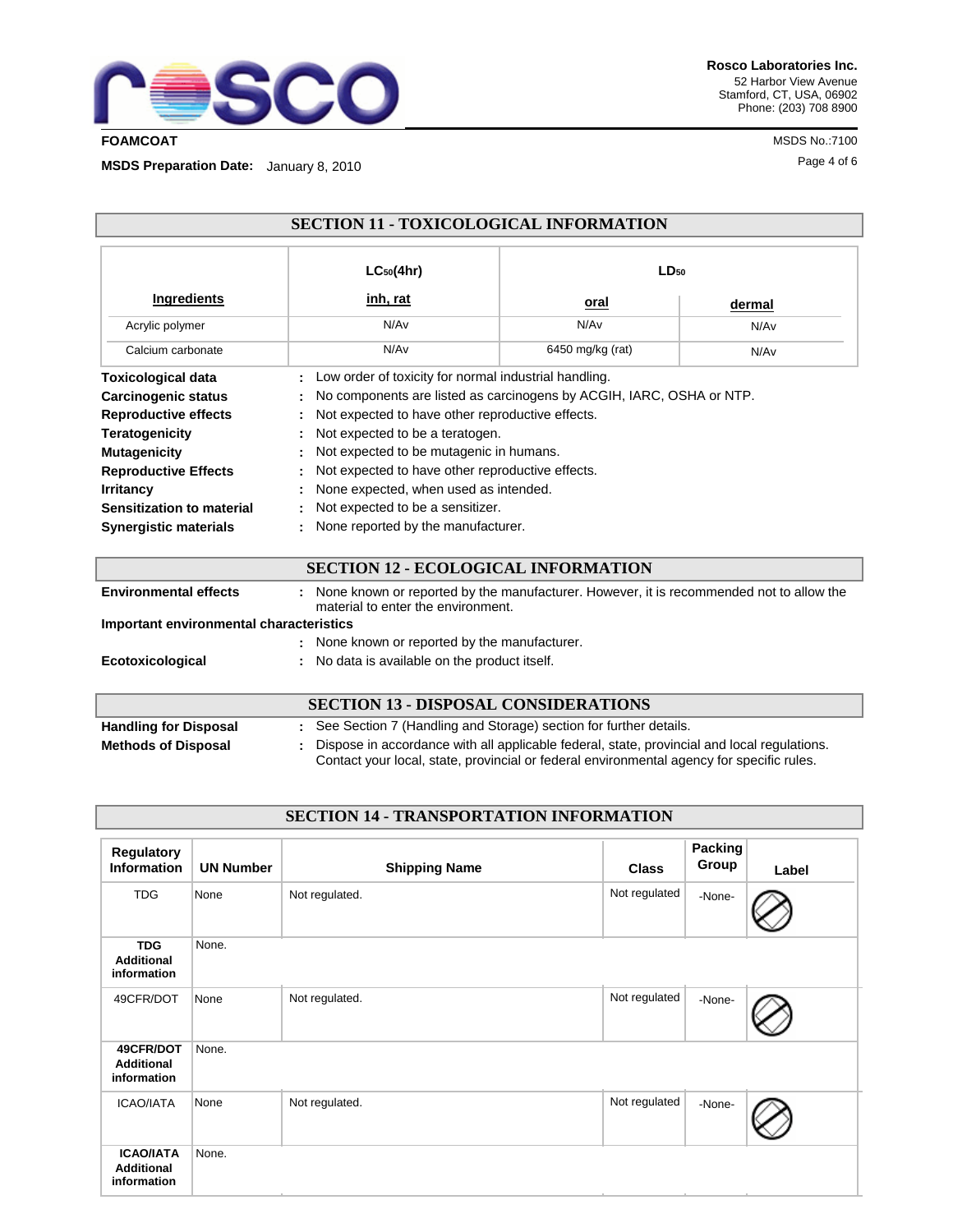

**FOAMCOAT** MSDS No.:7100

Page 5 of 6 **MSDS Preparation Date:** January 8, 2010

| <b>IMDG</b>                                     | None  | Not regulated. | Not regulated | -None- |  |
|-------------------------------------------------|-------|----------------|---------------|--------|--|
| <b>IMDG</b><br><b>Additional</b><br>information | None. |                |               |        |  |

## **SECTION 15 - REGULATORY INFORMATION**

### **US Federal Information:**

TSCA: All listed ingredients appear on the Toxic Substances Control Act (TSCA) inventory. SARA Section 313: This material is not subject to SARA notification requirements, since it does not contain any Toxic Chemical Constituents above de minimus concentrations.

#### **US State Right to Know Laws:**

California Proposition 65: To the best of our knowledge, this product does not contain any chemicals known to the State of California to cause cancer or reproductive harm.

#### **Canadian Regulations:**

Canadian Environmental Protection Act (CEPA) information: All ingredients listed appear on the Domestic Substances List (DSL).

Canadian WHMIS Classification: Class D2B (Materials Causing Other Toxic Effects, Toxic Material).

*This product and its components are sensitive to mechanical impact and static discharge. (duplicate) This product has been classified in accordance with the hazard criteria of the Controlled Products Regulations (CPR) and this MSDS contains all the information required by the CPR.*

| <b>SECTION 16 - OTHER INFORMATION</b>                                                                                                                         |                                             |                                                                                                                                                                                                                                                                                   |  |  |
|---------------------------------------------------------------------------------------------------------------------------------------------------------------|---------------------------------------------|-----------------------------------------------------------------------------------------------------------------------------------------------------------------------------------------------------------------------------------------------------------------------------------|--|--|
| Legend                                                                                                                                                        | N/Ap: not applicable<br>N/Av: not available | : ACGIH: American Conference of Governmental Industrial Hygienists<br>IARC: International Agency for Research on Cancer<br>NIOSH: National Institute of Occupational Safety and Health<br>NTP: National Toxicology Program<br>OSHA: Occupational Safety and Health Administration |  |  |
| <b>References</b>                                                                                                                                             |                                             | Information obtained from sources including original supplier's Material Safety Data Sheet,<br>and references including RTECS and CCOHS Cheminfo.                                                                                                                                 |  |  |
| <b>Prepared for:</b><br>Rosco Laboratories Inc.<br>52 Harbor View Avenue<br>Stamford, CT, USA, 06902<br>Phone: (203) 708 8900<br>http://http://www.rosco.com/ |                                             |                                                                                                                                                                                                                                                                                   |  |  |
| Prepared by:<br>ICC The Compliance Center Inc.<br>Canada: 1-888-977-4834<br>1-888-442-9628<br>USA:<br>http://www.thecompliancecenter.com                      |                                             | The<br>Compliance<br>Center Inc.                                                                                                                                                                                                                                                  |  |  |

### **DISCLAIMER OF LIABILITY**

Every effort has been made to ensure that the safety information on this sheet is accurate, but because Rosco Laboratories, Inc. has no control over the conditions under which the product will be used, liability is limited exclusively to replacement or refund of the purchase price of this product. Except as stated herein, there are no express or implied warranties, including implied warranties of merchantability or fitness for a particular purpose. Rosco Laboratories, Inc. assumes no liability for injury or incidental or consequential damages arising out of storage, handling or use of this product.